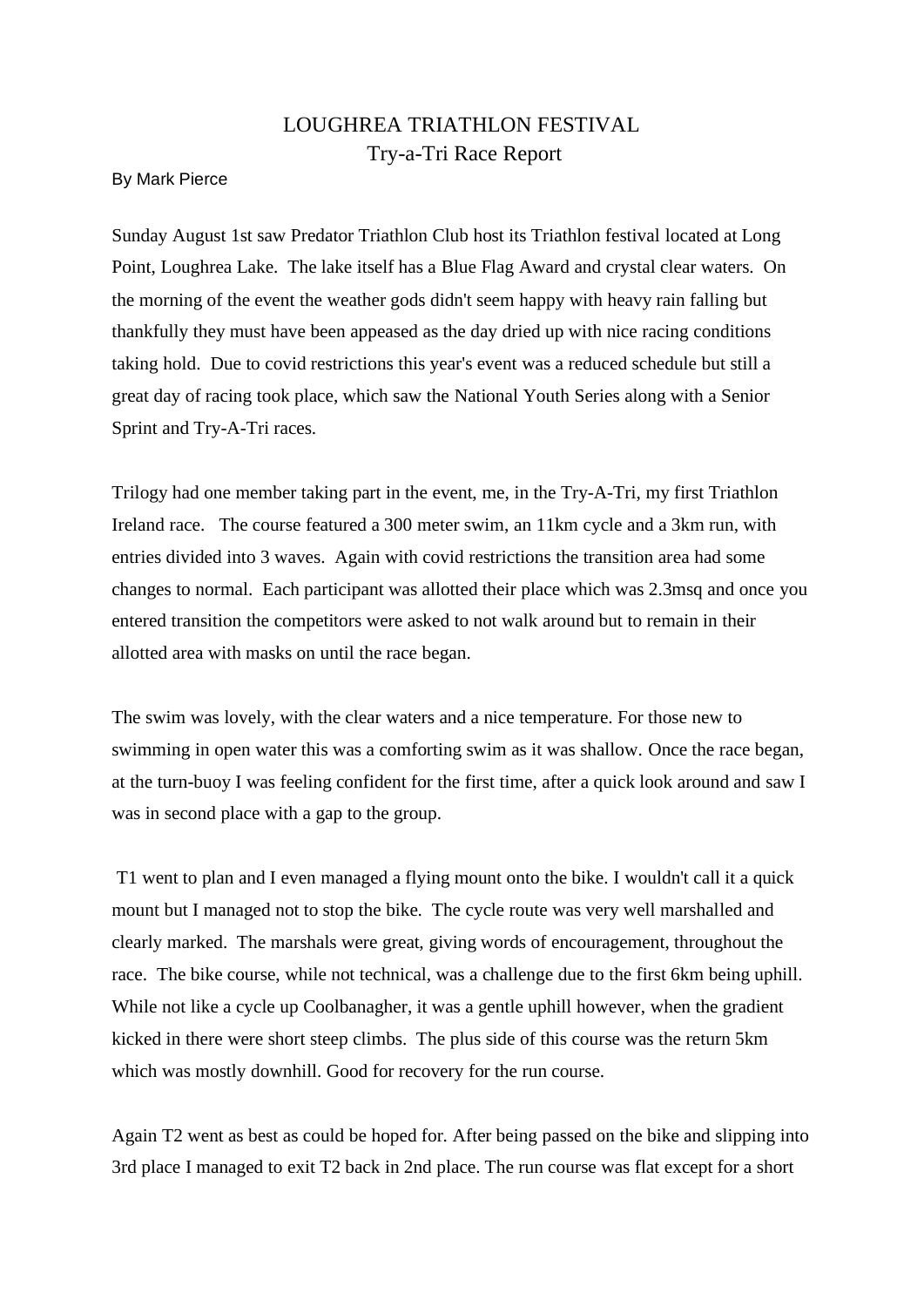uphill of about 100m, 1km into the tun. The course itself would be ideal for anybody taking their first steps into triathlon. Around the 1km marker I was once again passed but felt strong and kept within about 10m to 2nd place. With 1km left and the short downwards slope approaching the person in 2nd place seeming to begin to suffer I felt this was my time to give it my all. Unfortunately, as I kicked on both my calves cramped. The choice to make now was to keep jogging or walk. I refused to walk and managed to maintain my 3rd place.



At the finish line there were two overpowering emotions. Joy at finishing my first competitive race and surprise at how well I had done. Starting out I had set myself two goals, and they were to finish the race and beat a time of 1hour. To manage it in 48 minutes was a total shock, I still can't believe I placed 3rd overall.

This was my first race outside of club events and I must say a big thank you to so many club members for their support and advice in the lead up to the race. Before the race I was quite nervous but kept reminding myself of what I had been told, " No course will be as tough as the Castletown Tri course."

Reflections of the race are positive. It has given me confidence for future events and pinpointed areas which need work. Positives include getting stronger in the swim and good transition times. Areas that need improvement are hill climbing on the bike and better warmup and stretching before a race.